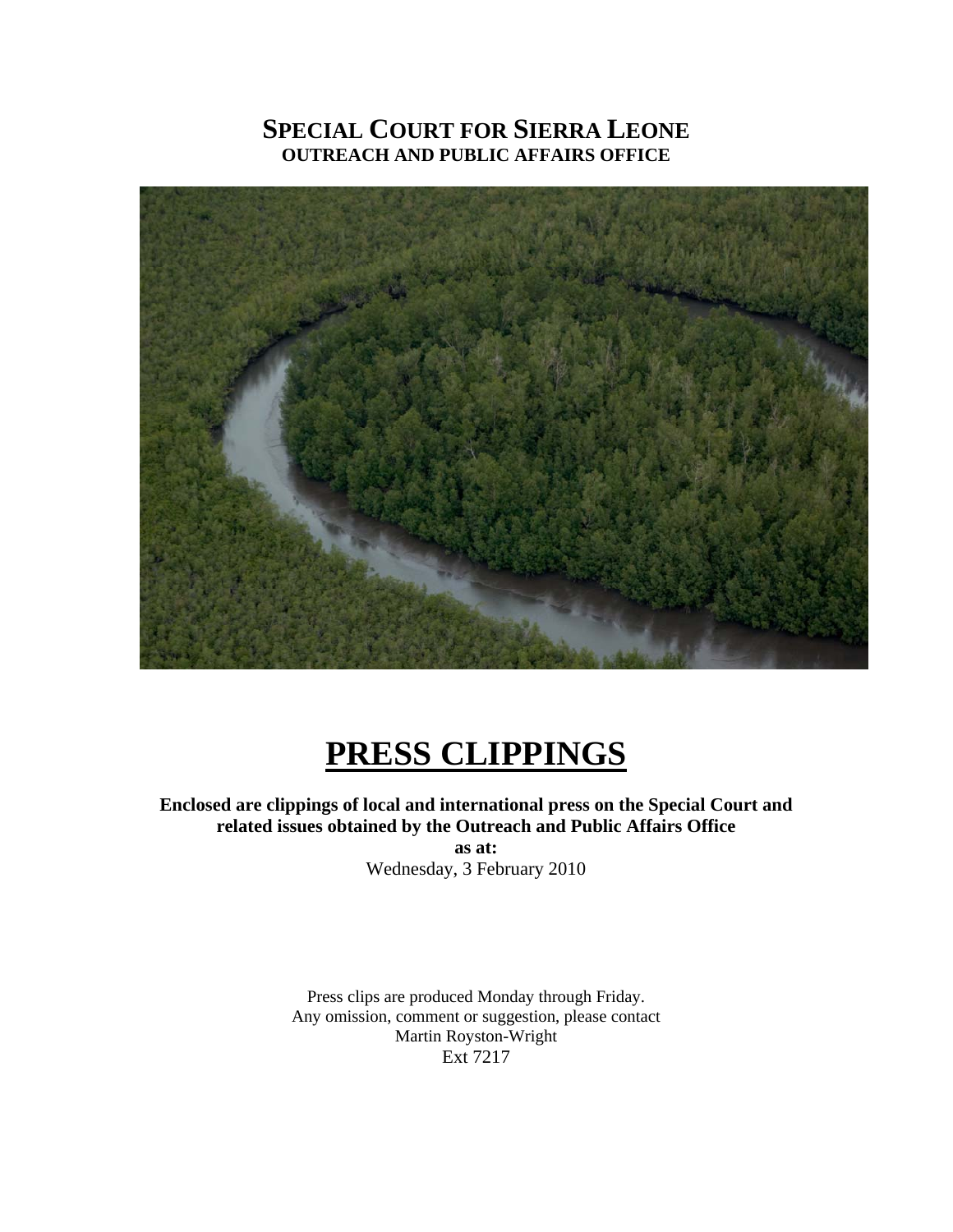| <b>Local News</b>                                                                            |             |
|----------------------------------------------------------------------------------------------|-------------|
| Charles Taylor Denies CPJ Report of Repressive Press Freedom / Awoko                         | Page 3      |
| Charles Taylor Did not Encourage Press Freedom in Liberia/ Premier News                      | Page 4      |
| <b>International News</b>                                                                    |             |
| Charles Taylor Did Not Encourage Press Freedom In Liberia / Charlestaylortrial.org           | Pages 5-6   |
| As Charles Taylor Ensured The Release Of UN Hostages In Sierra Leone/ Charlestaylortrial.org | Pages 7-8   |
| As Prosecution Finds Inconsistencies in Testimonies / Daily Observer                         | Pages 9-10  |
| Report From The Hague / BBC World Service Trust                                              | Page 11     |
| UNMIL Public Information Office Media Summary / UNMIL                                        | Pages 12-15 |
| Death threats on Kenya Post-poll Violence Witnesses / Agence France Presse                   | Pages 16-17 |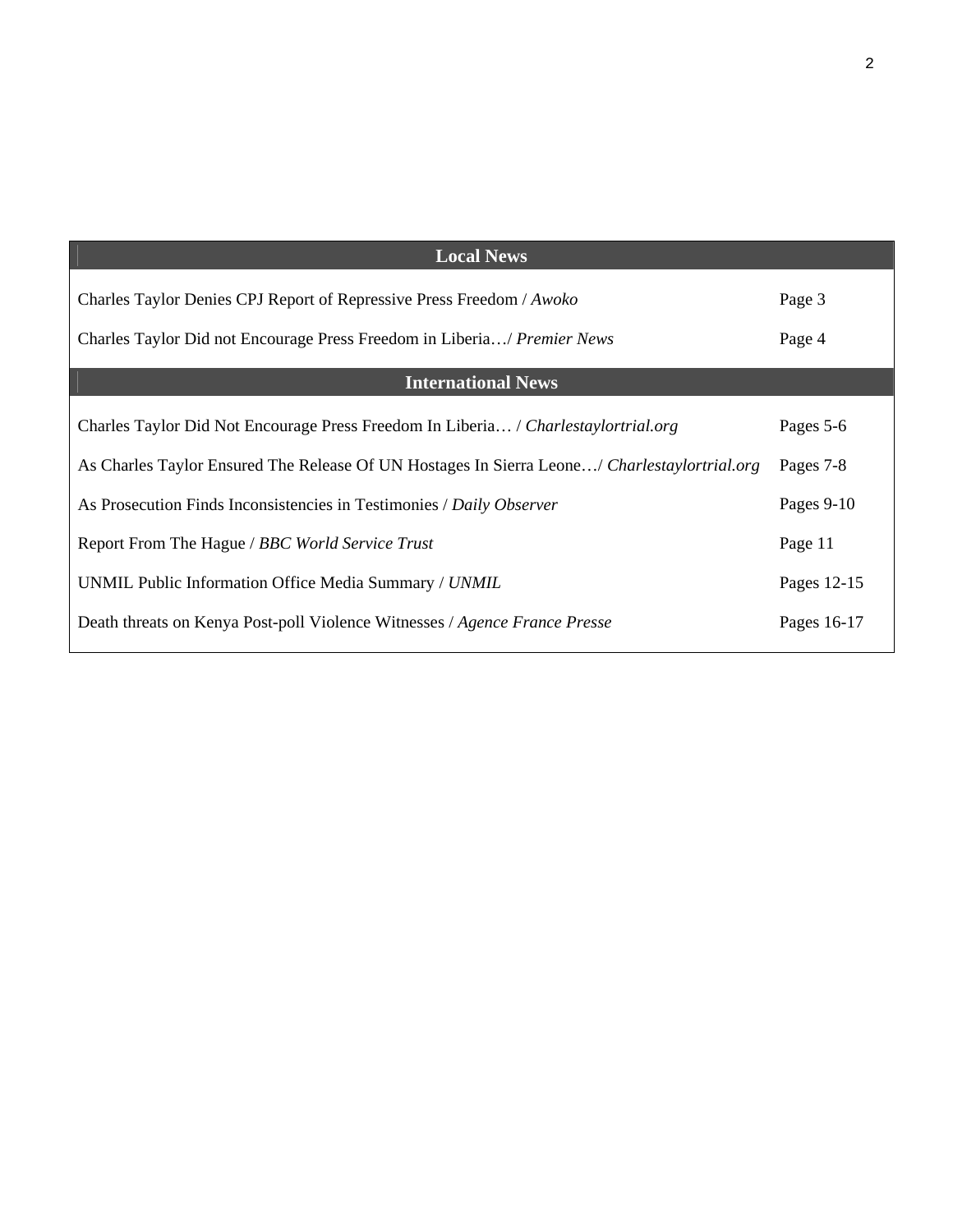Awoko Wednesday, 3 February 2010

#### **Charles Taylor Denies CPJ Report of Repressive Press Freedom**

Former Liberian President, Charles Taylor has denied reports by the Committee for the Protection of Journalists (CPJ) that his government was repressive of press freedom.

A report by the CPJ read in court by the Prosecution accused Mr. Taylor of harassment and imprisonment of several journalists. The Prosecution also alleged that Mr. Taylor closed down several media institutions during his Presidency.

Based on the account of the CPJ, the Prosecution accused Mr. Taylor of operating a government that was repressive and intolerant of press freedom.

The Prosecution recalled that Taylor's government arrested and charged Journalists Joseph Bartuah, Bobby Tapson, Abdulai Dukuly and Jerome Dalieh, all of The News Newspaper with espionage in 2001.

The Prosecution quoted the CPJ, saying the Journalists were imprisoned for reporting that the Taylor government wasted money repairing a helicopter and producing Christmas cards.

Lead Prosecution Lawyer, Brenda Hollis reminded Mr. Taylor of his alleged unfriendly attitude towards the press when he was President of Liberia. But Mr. Taylor told the court that some media institutions were closed because they failed to pay taxes. He said some religious stations that deviated from their religious broadcasts were also warned not to engage in politics.

Meanwhile, the International Criminal Court and

the Special Court for Sierra Leone have begun alternating the use of court room number two between Congolese rebel leader, Thomas Lubanga and former Liberian leader Charles Taylor.

The ICC used court room two Monday from 9:30a.m

to 1:30pm for the Lubanga trial, and the Special Court for Sierra Leone heard Mr. Taylor's testimonies from 3pm to 7:30pm Netherlands' time.

According to a release from the Special Court, this rotational use of court room two would continue vice versa until early April.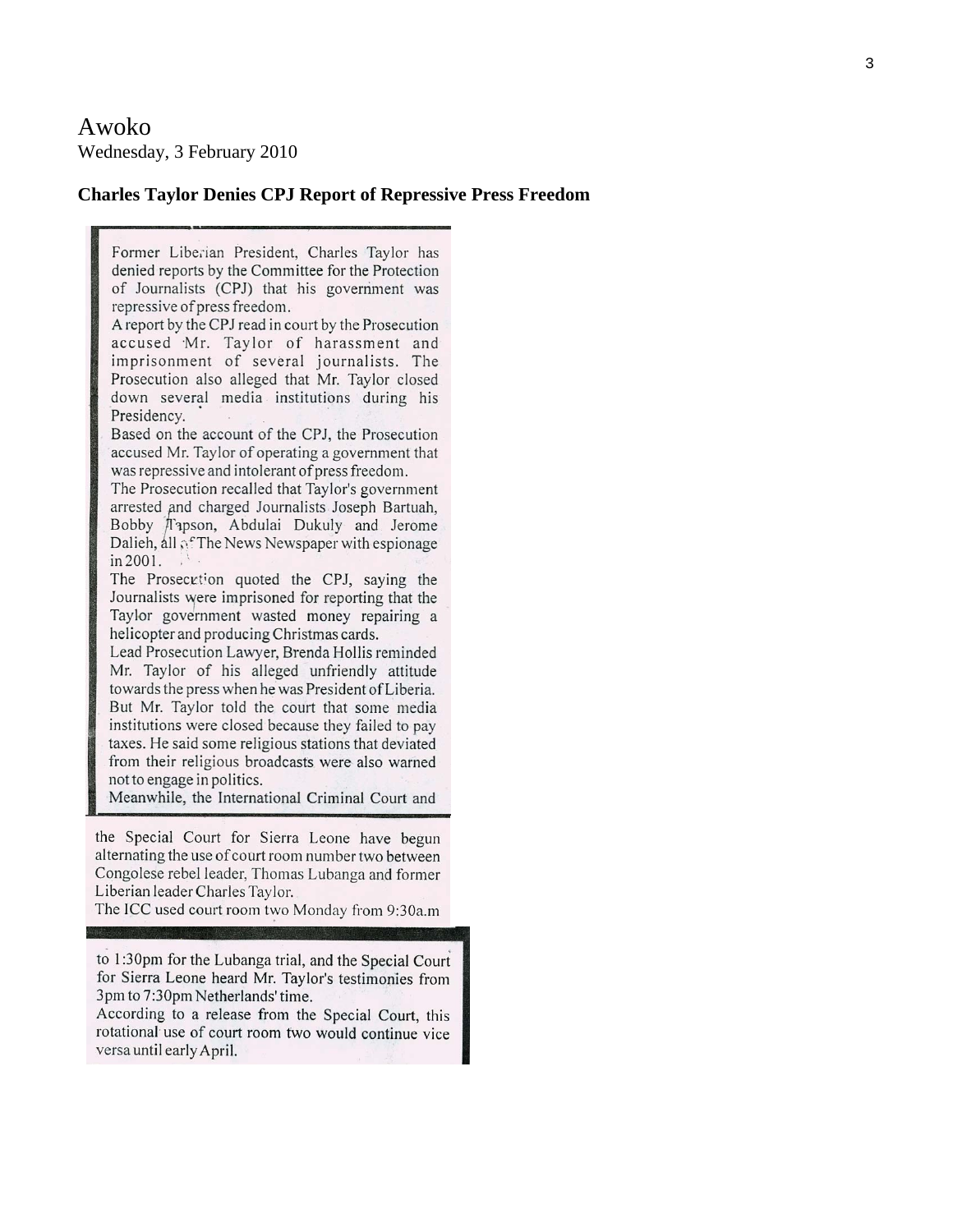## Premier News Wednesday, 3 February 2010



tolerate press freedom in Liberia while he served as the West African country's president from 1997 to 2003, prosecutors said today at his trial in The Hague. Mr. Taylor dismissed the allegations as "not correct."

Lead prosecution counsel Brenda Hollis told Mr. Taylor that during his tenure as president of Liberia, several radio stations were closed down and several journalists were harassed and imprisoned. Reading from a report on press freedom in Liberia by the Committee for the Protection of Journalists (CPJ), Ms. Hollis told Mr. Taylor that his government was "repressive and intolerant to press freedom."

"Indeed Mr. Taylor, during your presidency, independent news reporting was cut back substantially, isn't that correct?" Ms. Hollis asked Mr. Taylor.

"That is not correct," Mr. Taylor responded.

Ms. Hollis read from the CPJ report that in 2001, Mr. Taylor's government arrested journalists Joseph Bartuah, Bobby Tapson. Abdulai Dukulay, and James Dalieh. The journalists, who were imprisoned by Mr. Taylor's government according to the CPJ report, were charged for the crime of espionage because they had reported that Mr. Taylor's government wasted money in repairing a helicopter and producing Christmas cards.

Mr. Taylor dismissed as "total nonsense" Ms. Hollis's assertion that after his presidency, there was a massive improvement in press freedom in Liberia.

"Indeed Mr. Taylor after you left office, freedom of expression and freedom of preas improved significantly in Liberia, isn't that correct?" Ms. Hollis asked.

"Total nonsense, no, that's not correct," the former president responded.

Responding to allegations that his government closed down media institutions including religious radio stations that questioned his government's violation of human rights, Mr. Taylor said that media institutions were closed down because they failed to pay taxes. For religious stations, Mr. Taylor said that such stations which deviated from their religious broadcast were warned not to engage in politics.

As Mr. Taylor draws closer to the end of his crossexamination, prosecutors have been focusing on the former president's policies in Liberia while he served as the country's president. Prosecutors have accused the former president of running a government which did not have respect for the fundamental human rights of its citizens and democratic standards. As they do this, prosecutors have been trying to establish that the 'Mr. Taylor' who was leader of the National Patriotic Front of Liberia (NPFL) rebel group which is accused of committing atrocities against the people of Liberia was no different from the 'Mr. Taylor' who became president of the country. Prosecutors allege that Mr. Taylor did not tolerate opposition and his violent reign in the NPFL and Liberia was reflective of how the Revolutionary United Front (RUF) rebels operated in Sierra Leone. By questioning Mr. Taylor about his presidency in Liberia, prosecutors also aim to prove, that Mr. Taylor has lied to the court in his testimony under direct-examination that he entertained press-freedom in Liberia and that he had respect for fundamental human rights. Mr. Taylor has denied these assertions.

Also in court today, Ms. Hollis questioned Mr. Taylor about his September 2009 testimony that it was only in court that he heard about "Operation No Living Thing" an operation that was launched by RUF rebels in Sierra Leone which

aimed to ensure that anything that had life must be killed. Mr. Taylor has previously denied giving orders to RUF rebels to conduct such an operation. In today's cross-<br>examination, Ms. Hollis asked Mr. Taylor about his September 2009 testimony that he did not know about such an operation.

Were you telling the judges that prior to coming to this court, you've never heard of 'Operation No Living Thing'?' Ms. Hollis asked Mr. Taylor.

"I could have but I cannot recall," The former president responded.

Mr. Taylor reiterated that he never gave any order for such an operation.

Ms. Hollis also told Mr. Taylor that he ordered Operation No Living Thing in Liberia, an operation that involved Mr. Taylor's Director of Special Security Service (SSS) Benjamin Yeaten and former prosecution witness and NPFL member Joseph Zig Zag Marzah.

"I was not aware and I gave no such order," Mr. Taylor said

Mr. Taylor is on trial for his alleged association with RUF rebels whose 11-year war in Sierra Leone saw the commission of atrocities such as amputations of the arms and limbs of civilians, rape, burning of houses and the killing of civilians. Mr. Taylor is accused of providing support for the rebels through the supply of arms and ammunitions in exchange for the country's blood diamonds. Prosecutors say that Mr. Taylor occupied a superior position to RUF rebels and that he either ordered or could have prevented the commission of those crimes but he failed to do so.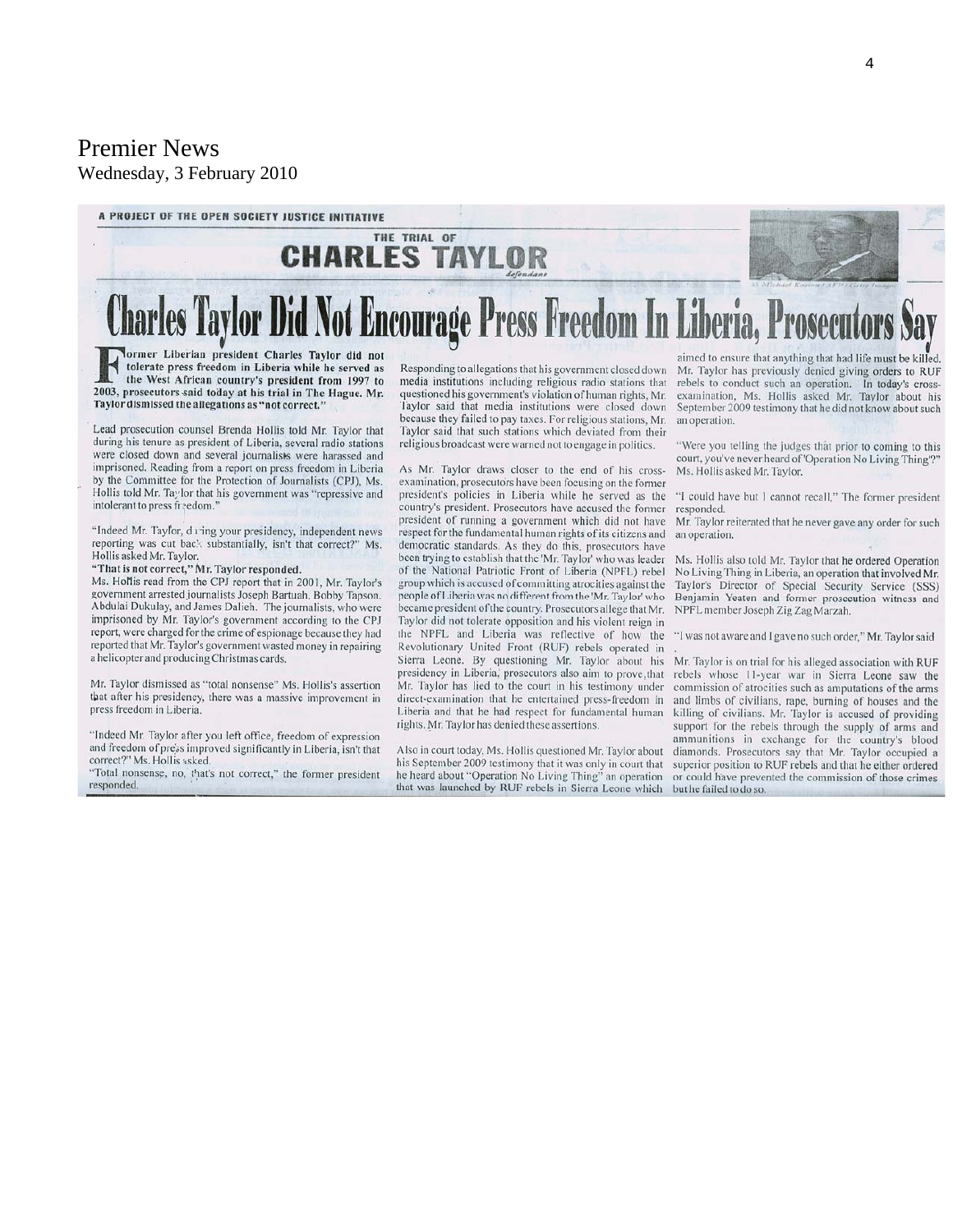## Charlestaylortrial.org Monday, 1 February 2010

## **Charles Taylor Did Not Encourage Press Freedom in Liberia, Prosecutors Say**

By Alpha Sesay

Former Liberian president Charles Taylor did not tolerate press freedom in Liberia while he served as the West African country's president from 1997 to 2003, prosecutors said today at his trial in The Hague. Mr. Taylor dismissed the allegations as "not correct."

Lead prosecution counsel Brenda Hollis told Mr. Taylor that during his tenure as president of Liberia, several radio stations were closed down and several journalists were harassed and imprisoned. Reading from a report on press freedom in Liberia by the Committee for the Protection of Journalists (CPJ), Ms. Hollis told Mr. Taylor that his government was "repressive and intolerant to press freedom."

"Indeed Mr. Taylor, during your presidency, independent news reporting was cut back substantially, isn't that correct?" Ms. Hollis asked Mr. Taylor.

"That is not correct," Mr. Taylor responded.

Ms. Hollis read from the CPJ report that in 2001, Mr. Taylor's government arrested journalists Joseph Bartuah, Bobby Tapson, Abdulai Dukulay, and James Dalieh. The journalists, who were imprisoned by Mr. Taylor's government according to the CPJ report, were charged for the crime of espionage because they had reported that Mr. Taylor's government wasted money in repairing a helicopter and producing Christmas cards.

Mr. Taylor dismissed as "total nonsense" Ms. Hollis's assertion that after his presidency, there was a massive improvement in press freedom in Liberia.

"Indeed Mr. Taylor after you left office, freedom of expression and freedom of press improved significantly in Liberia, isn't that correct?" Ms. Hollis asked.

"Total nonsense, no, that's not correct," the former president responded.

Responding to allegations that his government closed down media institutions including religious radio stations that questioned his government's violation of human rights, Mr. Taylor said that media institutions were closed down because they failed to pay taxes. For religious stations, Mr. Taylor said that such stations which deviated from their religious broadcast were warned not to engage in politics.

As Mr. Taylor draws closer to the end of his cross-examination, prosecutors have been focusing on the former president's policies in Liberia while he served as the country's president. Prosecutors have accused the former president of running a government which did not have respect for the fundamental human rights of its citizens and democratic standards. As they do this, prosecutors have been trying to establish that the 'Mr. Taylor' who was leader of the National Patriotic Front of Liberia (NPFL) rebel group which is accused of committing atrocities against the people of Liberia was no different from the 'Mr. Taylor' who became president of the country. Prosecutors allege that Mr. Taylor did not tolerate opposition and his violent reign in the NPFL and Liberia was reflective of how the Revolutionary United Front (RUF) rebels operated in Sierra Leone. By questioning Mr. Taylor about his presidency in Liberia, prosecutors also aim to prove that Mr. Taylor has lied to the court in his testimony under direct-examination that he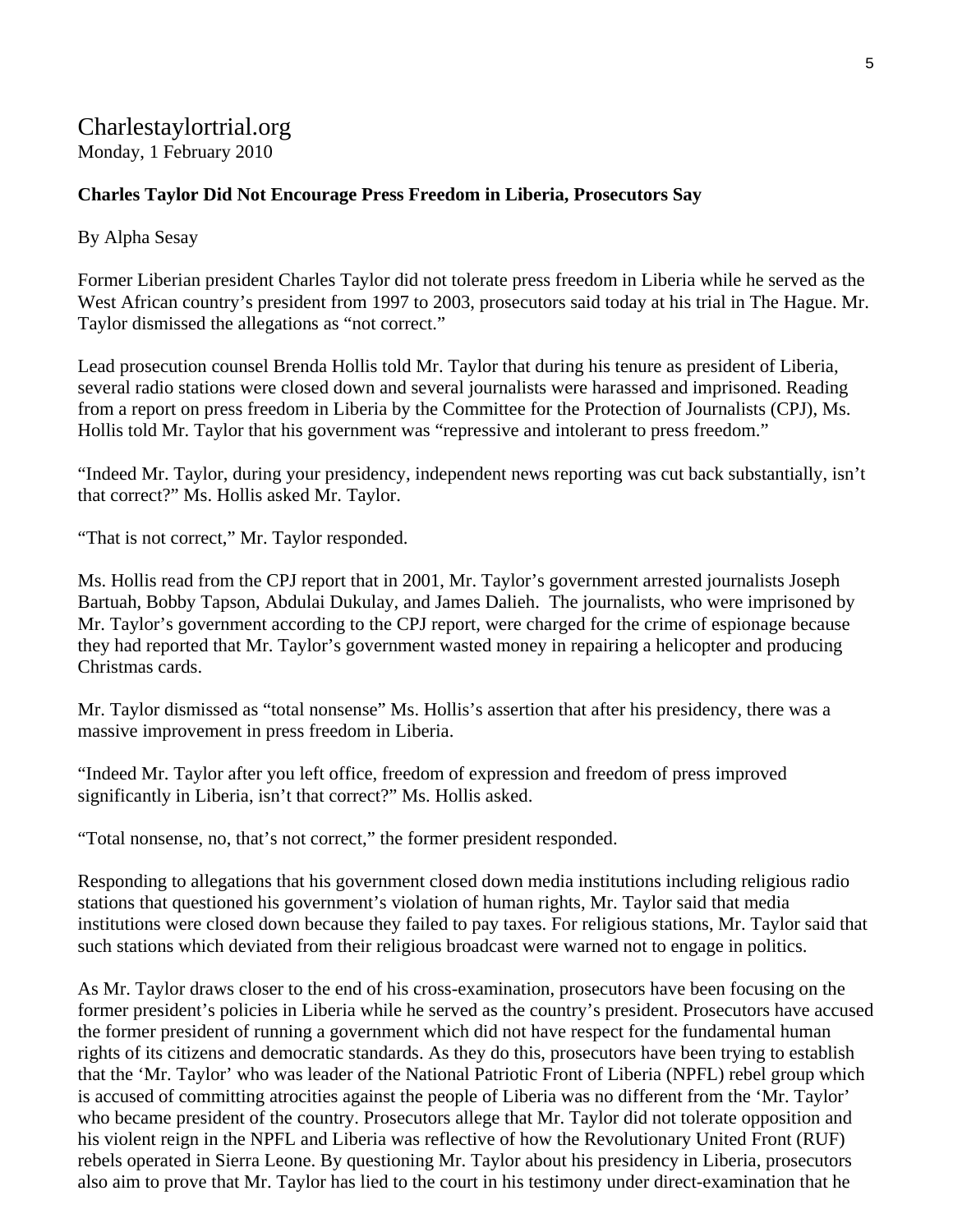entertained press-freedom in Liberia and that he had respect for fundamental human rights. Mr. Taylor has denied these assertions.

Also in court today, Ms. Hollis questioned Mr. Taylor about his September 2009 testimony that it was only in court that he heard about "Operation No Living Thing"– an operation that was launched by RUF rebels in Sierra Leone which aimed to ensure that anything that had life must be killed. Mr. Taylor has previously denied giving orders to RUF rebels to conduct such an operation. In today's crossexamination, Ms. Hollis asked Mr. Taylor about his September 2009 testimony that he did not know about such an operation.

"Were you telling the judges that prior to coming to this court, you've never heard of 'Operation No Living Thing'?" Ms. Hollis asked Mr. Taylor.

"I could have but I cannot recall," The former president responded.

Mr. Taylor reiterated that he never gave any order for such an operation.

Ms. Hollis also told Mr. Taylor that he ordered Operation No Living Thing in Liberia, an operation that involved Mr. Taylor's Director of Special Security Service (SSS) Benjamin Yeaten and former prosecution witness and NPFL member Joseph Zig Zag Marzah.

"I was not aware and I gave no such order," Mr. Taylor said.

Mr. Taylor is on trial for his alleged association with RUF rebels whose 11-year war in Sierra Leone saw the commission of atrocities such as amputations of the arms and limbs of civilians, rape, burning of houses and the killing of civilians. Mr. Taylor is accused of providing support for the rebels through the supply of arms and ammunitions in exchange for the country's blood diamonds. Prosecutors say that Mr. Taylor occupied a superior position to RUF rebels and that he either ordered or could have prevented the commission of those crimes but he failed to do so.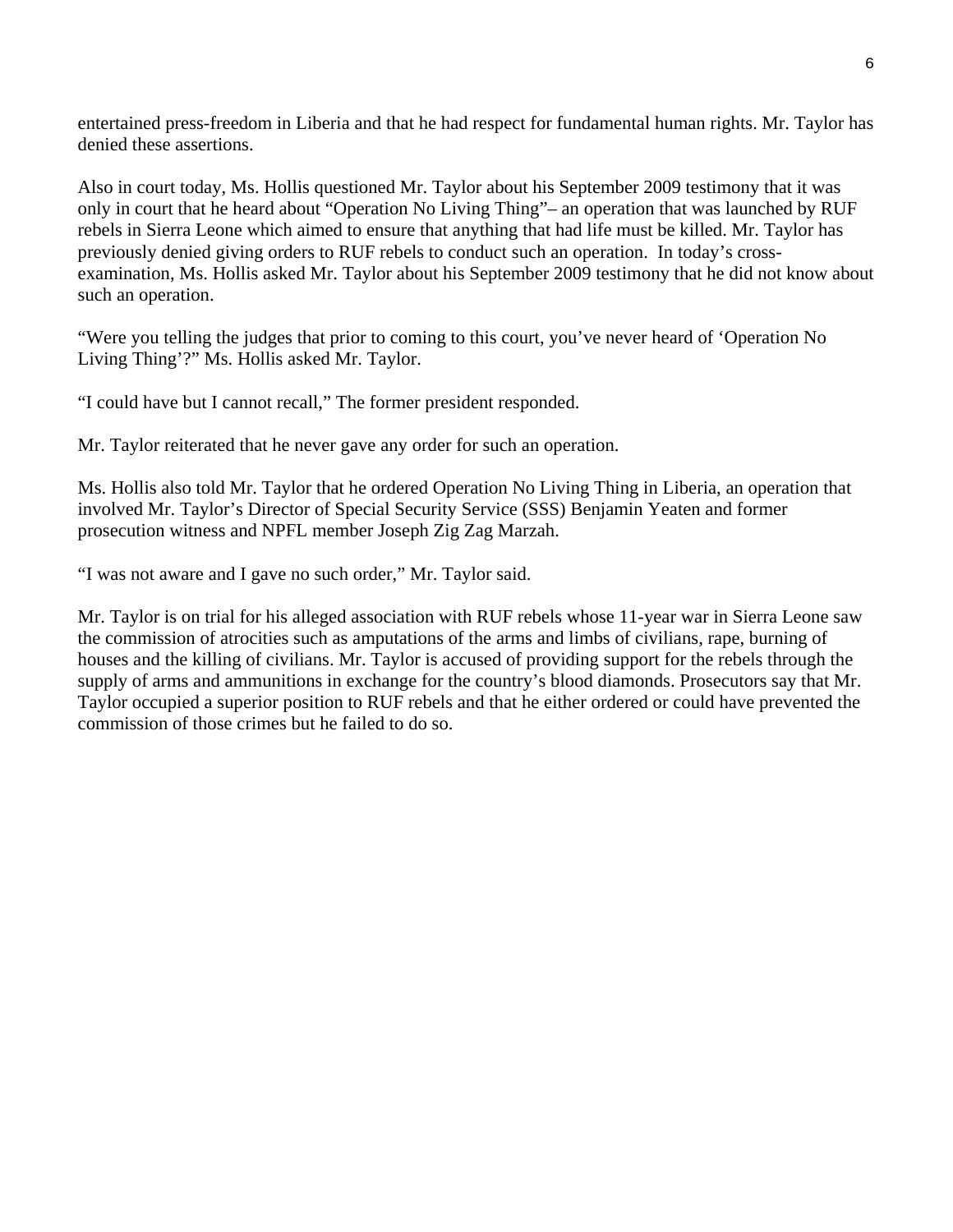## Charlestaylortrial.org Tuesday, 2 February 2010

**As Charles Taylor Ensured The Release Of UN Hostages In Sierra Leone, His Request For A Cease Fire Was Aimed At Helping Sierra Leonean Rebel Forces To Establish More Control In The Country, Prosecutors Say** 

## By Alpha Sesay

When former Liberian president Charles Taylor helped secure the release of United Nations peacekeepers held hostage by Sierra Leonean rebels ten years ago, he was really trying to help the rebels gain more control over his neighboring country, prosecutors alleged today. Mr. Taylor disagreed: the safety of the hostages was forefront on his mind, he said.

Prosecutors further questioned Mr. Taylor's motives in calling for a ceasefire during the hostage crisis, arguing that it would have helped the rebels consolidate control over a key town, Masiaka. Such a ceasefire, prosecutors argued, would have placed the rebels closer to the capital, Freetown, and also provided a bigger buffer zone between the rebel-held diamond mining fields and government-controlled areas. Mr. Taylor denied being motivated by the enlargement of rebel control in Sierra Leone.

"I don't know the different positions in Sierra Leone where they (the Revolutionary United Front) were," Mr. Taylor said during his cross-examination at the Special Court for Sierra Leone.

Lead prosecution counsel, Brenda Hollis, today focused her questioning of Mr. Taylor on the May 2000 hostage-taking by RUF rebels, who captured hundreds of UN peacekeepers in Sierra Leone — an action that provoked international outrage. Mr. Taylor, who was sitting president of Liberia at the time, negotiated with the RUF rebels and secured the release of the UN peacekeepers. Prosecutors have long alleged that Mr. Taylor was able to secure the release of the UN hostages because he had some special control over the RUF rebel commanders. Mr. Taylor has denied these suggestions, saying that his involvement in the release of the peacekeepers was done mainly because he was asked by the international community to intervene and get the rebels to release the hostages, which he did.

During today's testimony, the court heard that when the RUF rebels released the first set of 139 UN peacekeepers, Mr. Taylor told the Special Representative of the UN Secretary General (SRSG) in Sierra Leone at the time, Ambassador Oluyemi Adeniji, that he wanted an "immediate cessation of hostilities" in Sierra Leone in order to facilitate the release of the remaining hostages.

In doing so, he was concerned that "the lives of the remaining hostages would be at risk if the progovernment forces continued pushing the rebels out of the areas that they had taken," according to Mr. Taylor.

Ms. Hollis noted that at the time of the release of the UN hostages, the RUF rebels had occupied the town of Masiaka, a strategic position that was in proximity to both the country's capital Freetown and the diamond mining areas.

"And also Mr. Taylor, had the RUF been left in place in Masiaka, that would have put them much closer to the capital of Freetown, wouldn't it?" Ms. Hollis asked Mr. Taylor.

"I disagree with your proposition," Mr. Taylor responded.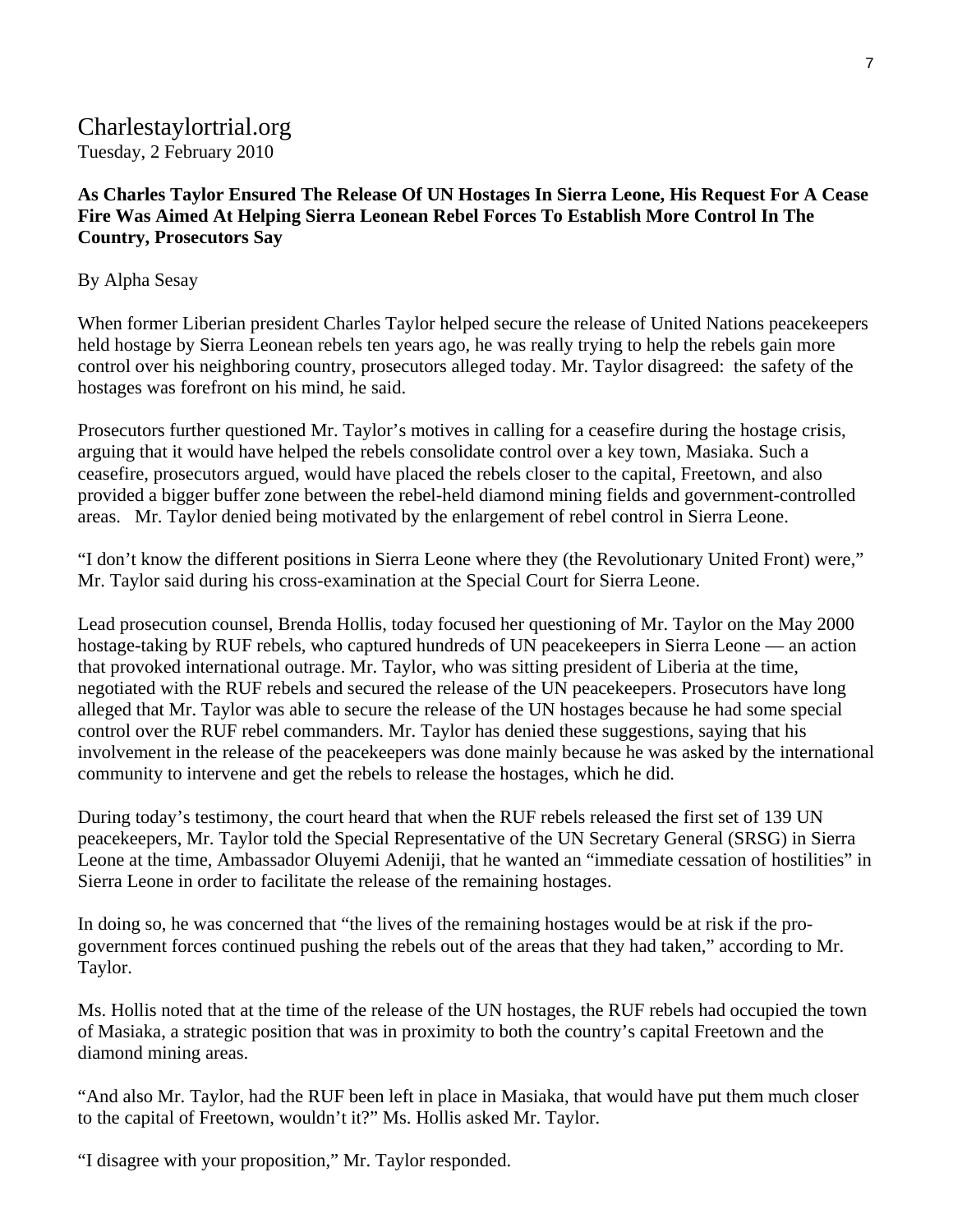"And it would have given a larger buffer zone between the diamond areas and the government heldterritories. Isn't that correct, Mr. Taylor?" Ms. Hollis enquired further.

In his response, the former president said that "your proposition, maybe you could very well be correct, but I disagree that that was foremost on my mind. I was mostly concerned about the lives of the hostages."

In response to Ms. Hollis's suggestion that while requesting an immediate ceasefire he had actually mentioned the town Masiaka to the SRSG, Mr. Taylor said that "I could have based on his statements to me and the issue was we have people in captivity, there is no point attacking, you could even kill them. And if I mentioned it at that time, it was based on maybe his explanation. My answer to you is that I don't know the geography of Sierra Leone to determine as to whether it was an important junction."

Also in his cross-examination today, Mr. Taylor agreed with Ms. Hollis that he paid about 1.8 million United States dollars to US firms to do public relations work for his government, which aimed at improving the image of Liberia to the international community. Asked by Ms. Hollis whether that money was not too much of tax-payers' money of a war-ravaged country to be spent on public relations work, Mr. Taylor said that "it's subjective. For me, that was not enough because I know other governments that pay up to five million US dollars to firms in Washington DC, so that was not enough for me."

Mr. Taylor maintained that he was justified to spend such amount of money because "most little governments, if you don't lobby in Washington, you really get smashed."

Mr. Taylor again today dismissed prosecution suggestions that the Liberian government under his presidency did not respect fundamental human rights. When Ms. Hollis pointed out reports of police brutality in Liberia under his presidency, Mr. Taylor maintained that he was not informed of such actions by the Liberian police force.

Proceedings in the Taylor trial will not be held tomorrow as the judges will be using the day to attend to other matters.

Mr. Taylor's cross-examination continues on Thursday.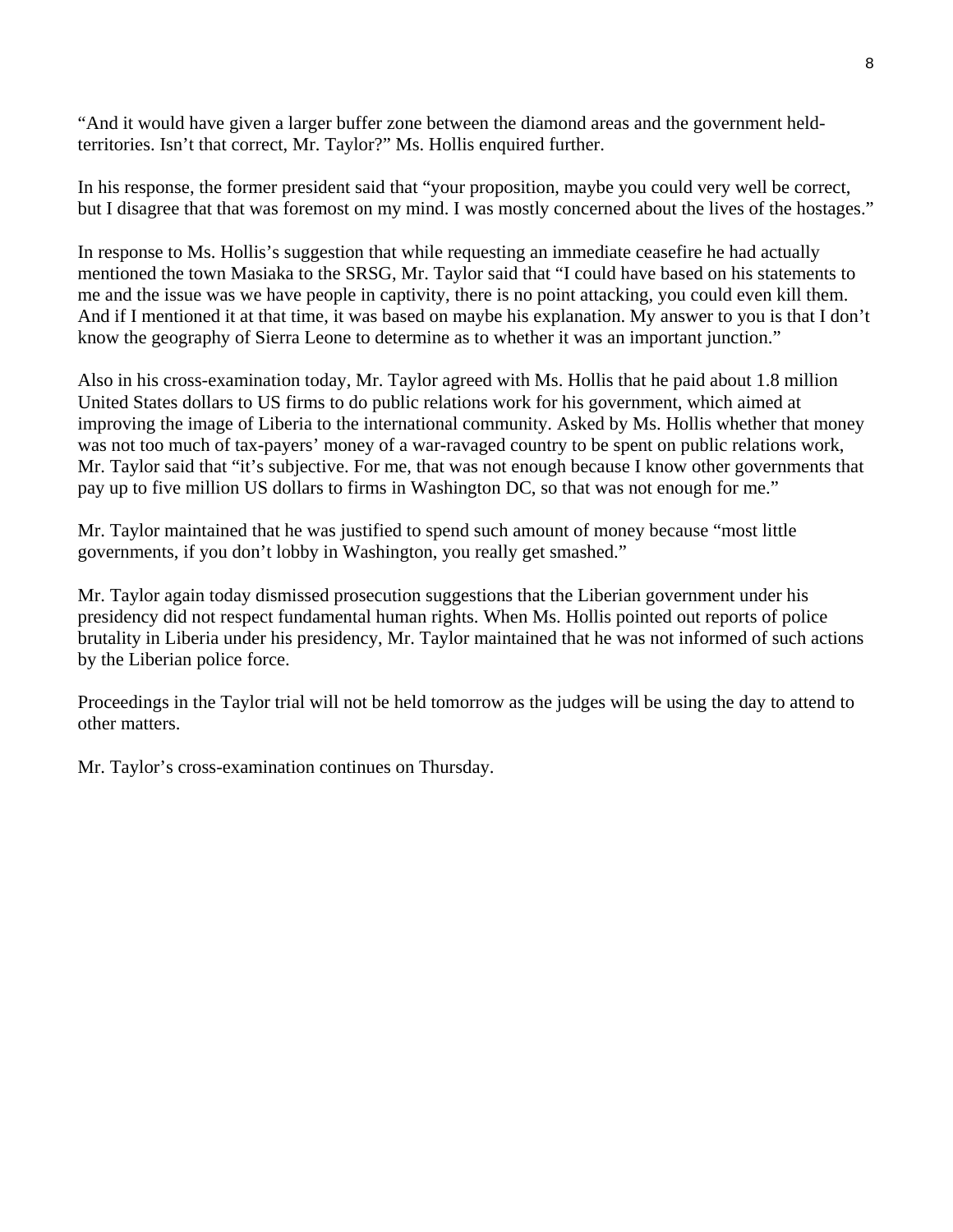## Daily Observer Monday, 1 February 2010

#### **As Prosecution Finds Inconsistencies in Testimonies**

THE HAGUE – Charles Taylor told lies during his direct-examination out of desperation to discredit prosecution witnesses while testifying in his own defense, prosecutors told the former Liberian president Thursday, January 28, 2010.

Taylor dismissed this assertion as "incorrect" but did admit to a series of inconsistencies in his own previous testimony as the day progressed.

Prosecution counsel, Nicholas Koumjian, highlighted parts of Taylor's testimony in direct-examination and told the former president that his accounts of the same events have been different under cross-examination.

In accusing the former warlord of sending Revolutionary United Front (RUF) rebel commander, Sam Bockarie, to render assistance to the National Union for the Total Independence of Angola (UNITA) rebel group in Angola, Koumjian told Taylor that he had given different accounts of his relationship with the UNITA rebel leader, the late Gen. Jonas Savimbi.

Asked whether he knew Savimbi, Taylor responded, "I know of him but I never met him personally."

Koumjian pointed out that during his direct-examination on August 24, 2009, Taylor had told the court that he had met Savimbi in Ivory Coast through former Ivorian president, Houphouet Boigny. Conceding that his two accounts were different, Taylor responded, "to be honest, I've never met General Savimbi. I concede. What I said then was incorrect."

Koumjian also referred to the 2008 testimony of a prosecution witness who, testifying in private session, told the judges that when Bockarie left Liberia for Angola in early 2001, Taylor's Chief of Protocol, Musa Sesay, accompanied Bockarie to Zambia. Bockarie was then handed over to the UNITA ambassador to Zambia, the witness said.

However, in previous testimony, Taylor disputed the idea that Sesay could have accompanied Bockarie to Zambia on grounds that he (Taylor) would have known about it– which, he said at the time, he did not.

But on Thursday, Koumjian showed Taylor a copy of a Liberian diplomatic passport bearing Sesay's photograph and the title "Chief of Protocol, Executive Mansion, Liberia."

"I recognize this photograph as being that of Musa Sesay," Taylor agreed.

Koumjian then turned to a page in the passport, where an Abidjan International Airport stamp, dated February 9, 2001, read "Sortie," meaning "Exit" in French. Another stamp in Sesay's passport, dated February 10, 2009, but which was not very legible, indicated the word "Entry" with an entry permit valid up to February 13, 2001. A third stamp dated February 13, 2001 indicated that Sesay departed Lusaka International Airport on that date.

"So Mr. Taylor, this will indicate that the person using this passport departed Lusaka on the 13 February 2001," Koumjian said.

The prosecutor also referred to a fourth stamp, which indicated that on February 15, 2001, Sesay re-entered Abidjan International Airport.

"That is seven days. You would know if Musa Sesay is out for a week, and he wouldn't go to Zambia without your order," Koumjian posited.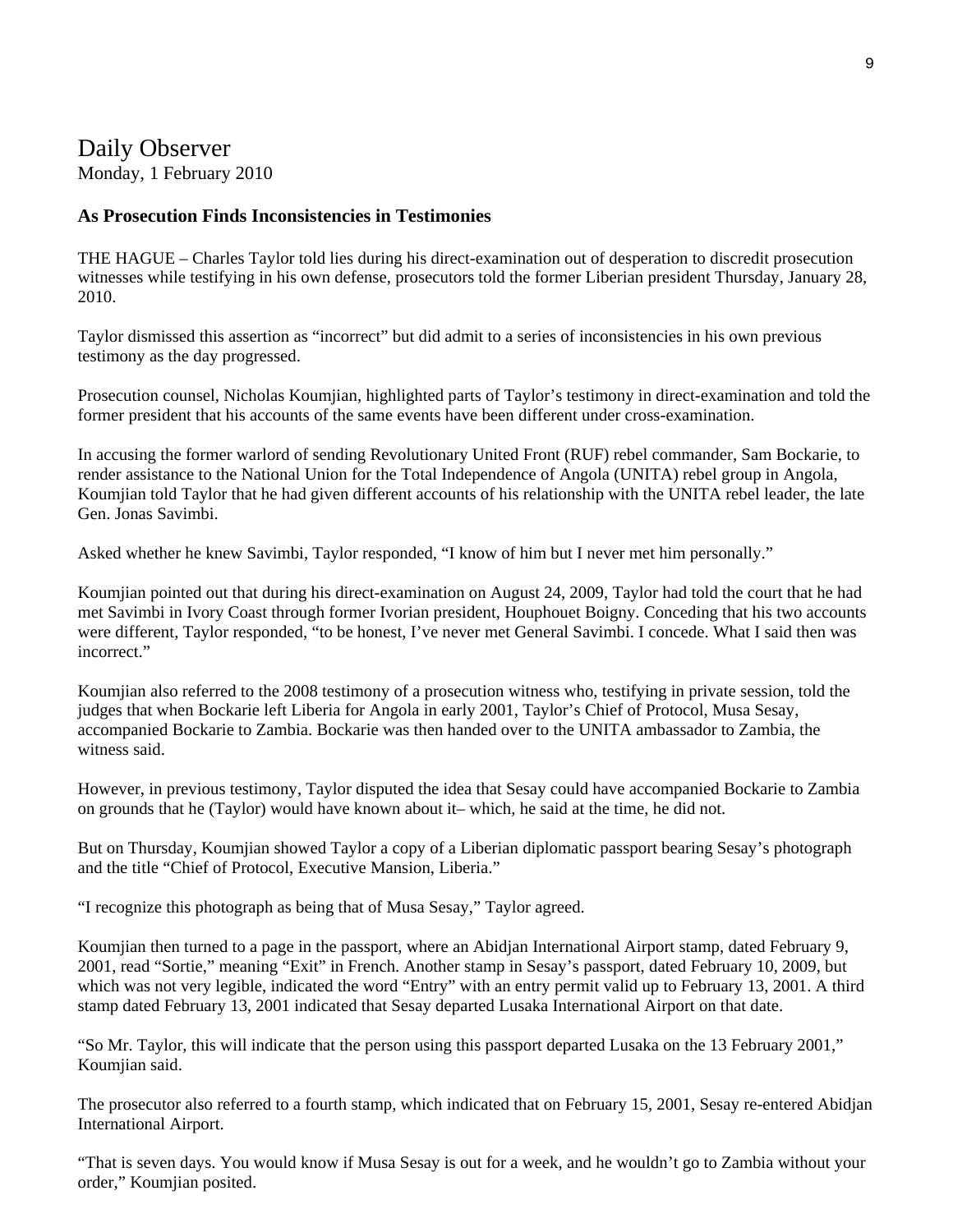"He would go to Zambia without my order," Taylor responded, adding that "for the seven days, yes, I'll say if he was away, I'll know."

Koumjian then pointed out that Taylor had previously said that Sesay did not travel with Bockarie.

"We may have to determine the authenticity of this passport. We have seen many fake passports and fake stamps, so we'll have to determine the authenticity of it," Taylor responded.

"The reason you lied to these judges that you are 100 percent certain that Musa Sesay was not in Zambia and you did not know Mr. Savimbi is because you were desperate to discredit the witness who spoke about these issues," Koumjian confronted Taylor.

"That is incorrect," the former president responded.

The prosecution also confronted Taylor about having lied about his knowledge of Sanjivan Ruprah, a Liberian ambassador-at-large who was also designated Deputy Commissioner of the Liberian Bureau of Maritime Affairs. Taylor had originally said that he only knew of Ruprah but never knew him personally. Koumjian read a portion of Taylor's November 2009 testimony in direct-examination when he was asked by his defense counsel who Ruprah was. Taylor had responded at the time that he did not know Ruprah.

"Don't you consider that a lie?" Koumjian asked Taylor.

"I don't consider that a lie. If my counsel had asked me to say all I knew of Mr. Ruprah, I would have told him," Taylor responded.

Koumjian further pointed out that during the previous day's cross-examination, Taylor had said that his National Patriotic Front of Liberia (NPFL) rebel group had received some arms and ammunition from Burkina Faso. During his September 30, 2009 testimony in direct-examination, however, Koumjian recalled that the former president had said that Burkina Faso was not involved in giving arms and ammunition to Liberia.

Also asked whether he gave RUF commander, Issa Sesay, a satellite phone, Taylor said "yes, I did give Issa Sesay a satellite phone."

The prosecution again pointed out that in September 2009, during his direct-examination, Taylor had said that he did not give Sesay a satellite phone. Koumjian also read a May 2000 letter, purportedly written to Taylor by Sesay, in which the RUF commander highlighted some conditions required for the RUF's cooperation in the Sierra Leone peace process. The letter, which was among Taylor's presidential papers and among the documents he admits were in his possession, purports to come from Sesay but was not signed by him. Sesay's name was also misspelled in the letter. Taylor said that he had received the original copy of the letter from Sesay.

Asked why Sesay had not signed the letter, Mr. Taylor said that "this might be the original copy and I don't know why it was unsigned."

Asked by Koumjian why he would have an original copy of a letter that was not signed by the author, Taylor insisted, "I cannot say why this letter has no signature."

"Your staff wrote the letter for Issa Sesay" Koumjian told Taylor.

"Even if my staff wrote a letter for Issa, he'll still have to sign it. I cannot account for why this letter is not signed by Issa Sesay," Taylor responded.

When Koumjian pointed out that Sesay's name was misspelled in the letter which was supposed to have come from him, Taylor responded, "You have a point but I tell you, this document was one delivered to my government by the RUF."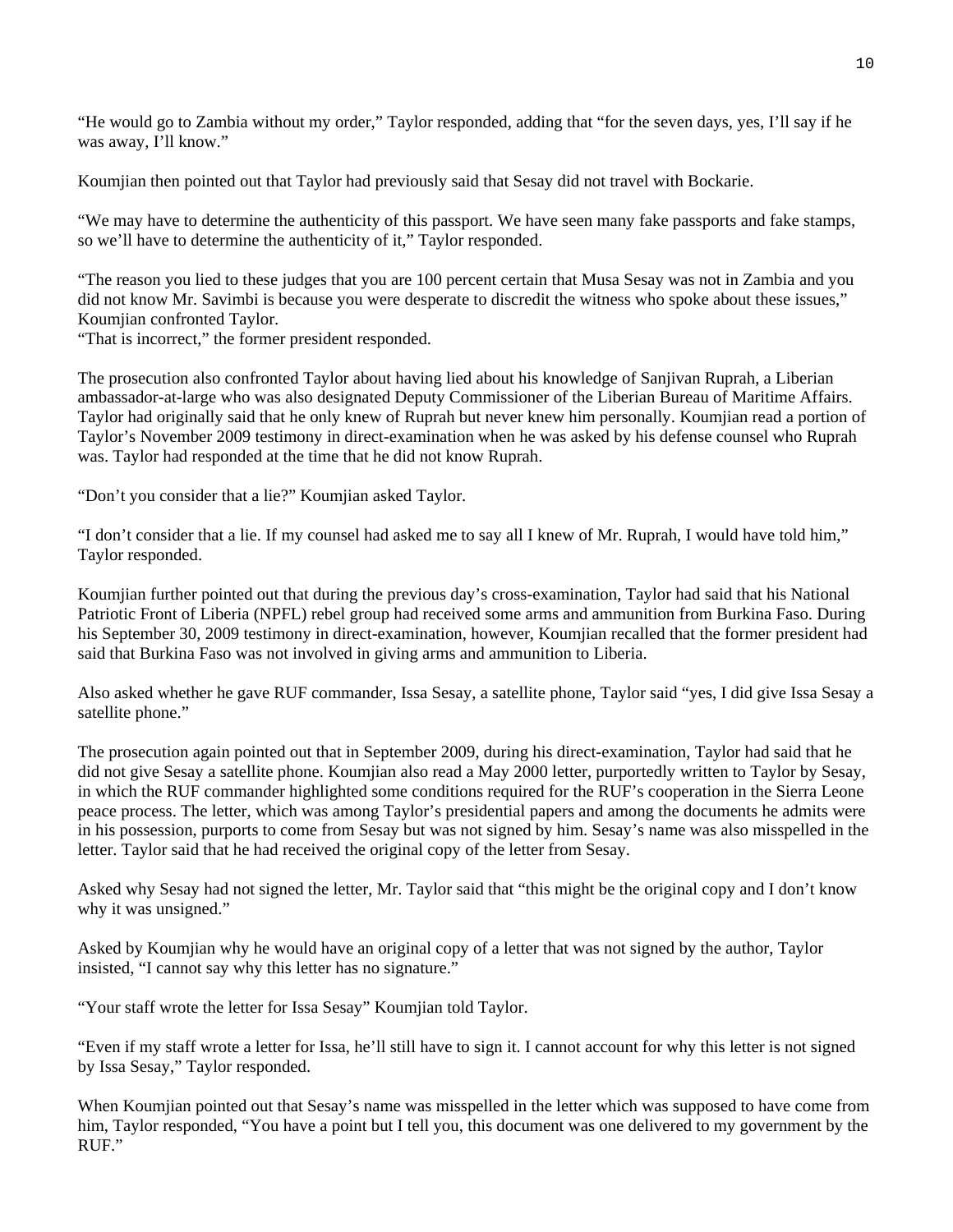## **B B C** WORLD SERVICE TRUST Monday, 1 February 2010

John Kollie

*Former Liberian President, Charles Taylor has denied reports of the Committee for the Protection of Journalists (CPJ) that his government was repressive of press freedom. A report of the CPJ read in court by the Prosecution accused Mr. Taylor of harassment and imprisonment of several Journalists. The Prosecution also alleged that Mr. Taylor closed down several media institutions during his presidency. John Kollie transcribes the Hague reports for the BBC World Service Trust…* 

Based on the account of the CPJ, the Prosecution accused Mr. Taylor of operating a government that was repressive and intolerant of press freedom.

The Prosecution recalled that Taylor's government arrested and charged Journalists Joseph Bartuah, Bobby Tapson, Abdulai Dukuly and Jerome Dalieh, all of The News Newspaper with expionage in 2001.

The Prosecution quoted the CPJ, saying the Journalists were imprisoned for reporting that the Taylor government wasted money repairing a helicopter and producing Christmas Cards. Lead Prosecution Lawyer, Brenda Hollis reminded Mr. Taylor of his alleged unfriendly attitude towards the press when he was President of Liberia.

But Mr. Taylor told the court that some media institutions were closed because they failed to pay taxes.He said some religious stations that deviated from their religious broadcast were also warned not to engage in politics.

Meanwhile, the International Criminal Court and the Special Court for Sierra Leone have begun alternating the use of courtroom number two between Congolese Rebel Leader, Thomas Lubanga and Former Liberian Leader Charles Taylor.

The ICC used courtroom two Monday from 9:30a.m to 1:30pm for the Lubanga trial, and the Special Court for Sierra Leone heard Mr. Taylor's testimonies from 3pm to 7:30pm Netherlands' time.

According to a release from the Special Court, this rotational use of courtroom two would continue vice versus until early April.

# **B B C** WORLD SERVICE TRUST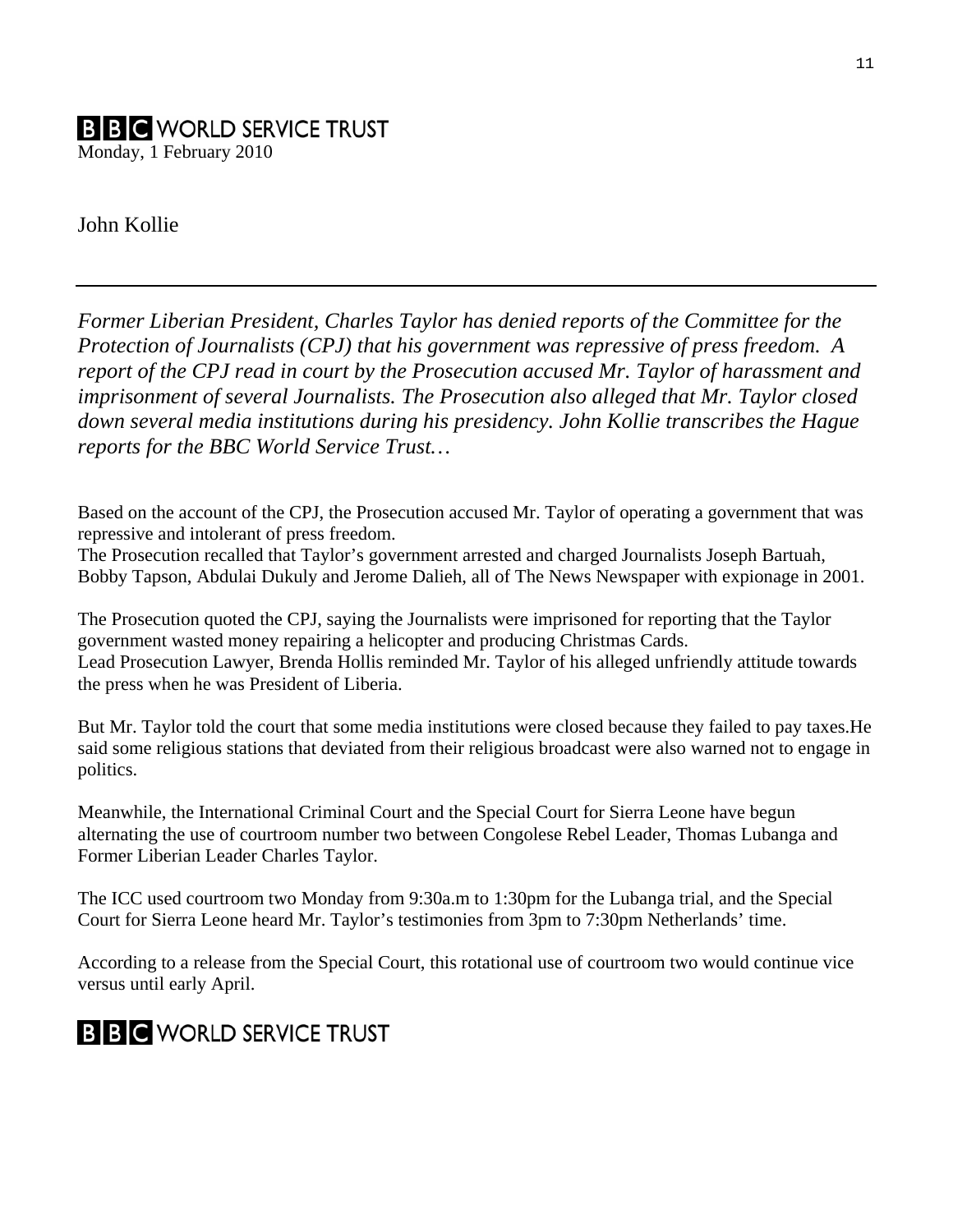

United Nations Mission in Liberia (UNMIL)

## **UNMIL Public Information Office Media Summary 2 February 2010**

*[The media summaries and press clips do not necessarily represent the views of UNMIL.]* 

## **International Clips on Liberia Suspended sentences given in Oklahoma abuse case Published: February 2, 2010**

 FAIRVIEW— Mary Tyler testified Monday that she thought she was coming to a free country when she was brought to Oklahoma from her native Liberia. But since her adopted parents were accused of abuse, she has felt as if she's in prison, she said. Tyler, 16, was the star witness Monday in Major County District Court for her adoptive parents, Ardee Verlon Tyler, 51, and Penny Sue Tyler, 46. The Fairvew couple pleaded no contest to felony child abuse charges in the abuse of another of their adopted daughters, now 13. Prosecutors say the girl, 9 when she was adopted, was abused, raped and assaulted between 2005 and 2007. District Judge Ray Dean Linder sentenced the Tylers to 10-year suspended terms but required Penny Tyler to spend 60 days in the county jail beginning Monday.

## **Charles Taylor Did Not Encourage Press Freedom in Liberia, Prosecutors Say**

#### **[www.charlestaylortrial.org](http://www.charlestaylortrial.org/) 2010/02/01**

Former Liberian president Charles Taylor did not tolerate press freedom in Liberia while he served as the West African country's president from 1997 to 2003, prosecutors said today at his trial in The Hague. Mr. Taylor dismissed the allegations as "not correct." Lead prosecution counsel Brenda Hollis told Mr. Taylor that during his tenure as president of Liberia, several radio stations were closed down and several journalists were harassed and imprisoned. Reading from a report on press freedom in Liberia by the Committee for the Protection of Journalists (CPJ), Ms. Hollis told Mr. Taylor that his government was "repressive and intolerant to press freedom." "Indeed Mr. Taylor, during your presidency, independent news reporting was cut back substantially, isn't that correct?" Ms. Hollis asked Mr. Taylor. "That is not correct," Mr. Taylor responded. Ms. Hollis read from the CPJ report that in 2001, Mr. Taylor's government arrested journalists Joseph Bartuah, Bobby Tapson, Abdulai Dukulay, and James Dalieh. The journalists, who were imprisoned by Mr. Taylor's government according to the CPJ report, were charged for the crime of espionage because they had reported that Mr. Taylor's government wasted money in repairing a helicopter and producing Christmas cards.

# **International Clips on West Africa**

## **Guinea**

## **Guinean commission report casts blame for massacre**

The Associated Press--Tuesday, Feb. 2, 2010

A Guinean investigative commission on Tuesday blamed the man who tried to assassinate the country's now-exiled junta leader for a September massacre during which human rights groups say at least 156 people were killed. The report, however, said the junta leader now living in Burkina Faso was not responsible for the violence. That finding contrasts sharply with a U.N. commission report that said Moussa "Dadis" Camara likely bore "individual criminal responsibility" for the soccer stadium massacre. "Lieutenant (Abubakar) Toumba Diakite and a group of red berets from the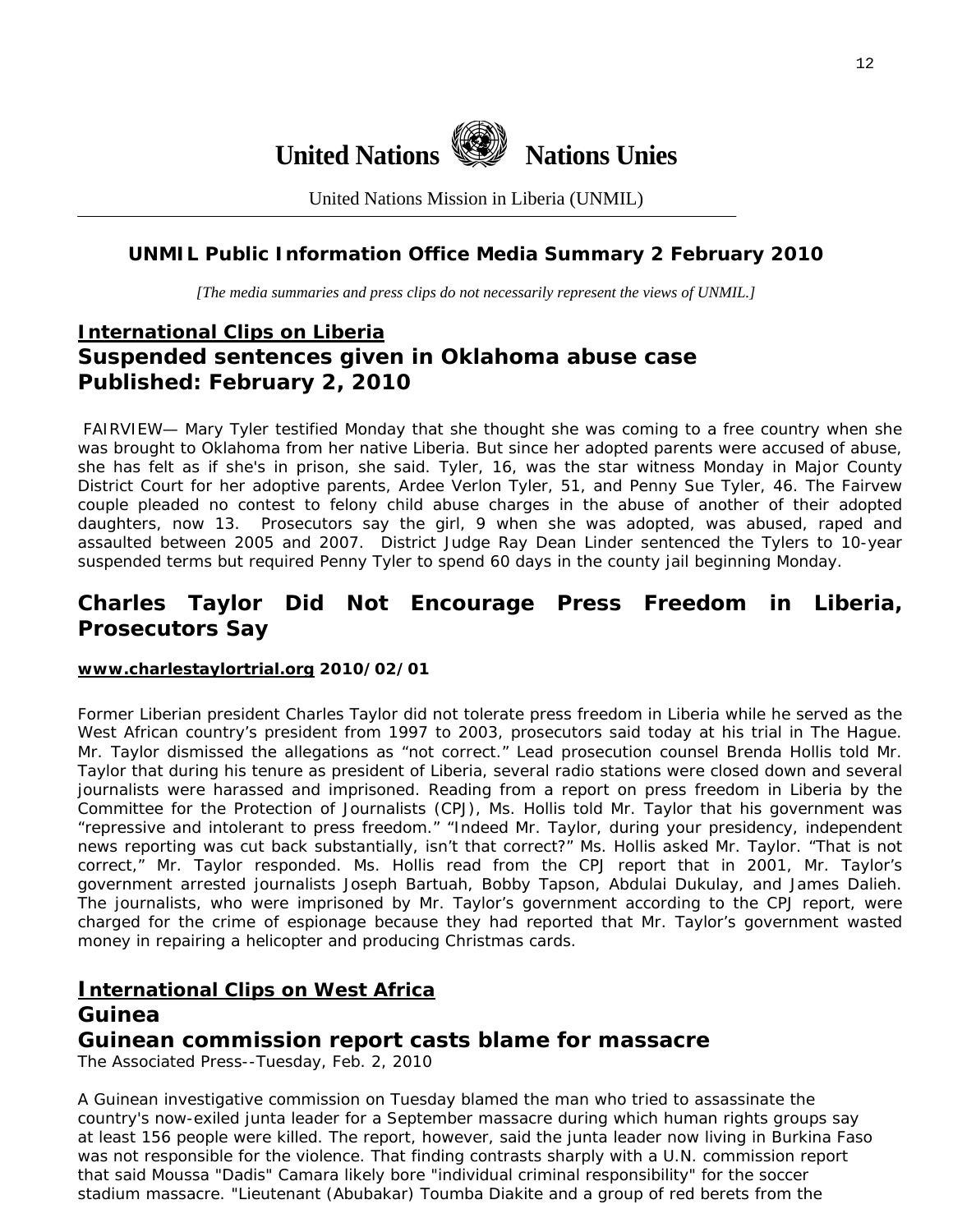presidential guard were responsible for the rapes, murders, injuries and mysterious disappearance of bodies recorded Sept. 28 at the stadium," said Siriman Kouyate, president of the Guinean commission. The commission recommended that Diakite and all the soldiers who committed the acts be arrested and brought before Guinean courts. Diakite, who has been in hiding since the December assassination attempt, told Radio France International he shot Camara because the junta leader had tried to blame him for the massacre and had betrayed the democracy of the West African nation.

# **Sierra Leone 500,000 pounds to assist fragile families**

Awoko 2/2/2010

Project Sierra a family and a future NGO, Soroptimist International and Hope and Homes for Children have raised 500,000 pounds of a targeted one million British pounds to support child and family welfare programmes in Sierra Leone. The two International NGO's are partnering with their local implementing partner, HANCI (Help A Needy Child) and their input includes awareness and advocacy on child and family welfare, social protection models and also fund programmes that strengthens long term capacity for vulnerable women.

Speaking Friday at HANCI head office on Pademba road, Soroptimist International President Mrs. Alice Wells said she was incredibly touched about the stories of some women they have met with during their visit to the project site. She stressed that what they were trying to bring back to fragile families was education stating that they were not giving out hand outs but a hand up to people.

## **Cote D'Ivoire**

## **Ivorian cocoa arrivals seen at 779,000 tonnes by Jan 31**

Tue Feb 2, 2010 1:07pm GMT

(Reuters) - Cocoa arrivals at ports in top grower Ivory Coast reached around 779,000 tonnes by January 31, exporters estimated, compared with 705,900 tonnes in the same period of the previous season. Exporters estimated around 20,000 tonnes of beans were delivered to the West African state's two ports between January 25 and January 31, down from 25,592 tonnes in the same week a year ago. They said they expected deliveries to remain at low levels in the coming weeks. "There are fewer and fewer cocoa beans coming to San Pedro or Abidjan in recent weeks," said the director of an export company in Abidjan. "It's going to continue to fall sharply."

## **Local Media – Newspaper**

## **President Sirleaf Meets US Assistant Secretary Carson**

(The News, New Democrat, The Informer, National Chronicle and Daily Observer)

- President Ellen Johnson Sirleaf has held talks with US Assistant Secretary of State for African Affairs Johnnie Carson in Addis Ababa, Ethiopia.
- President Sirleaf informed Mr. Carson about Government's progress made in meeting some of its agenda despite the difficult economic challenges.
- The President said the global economic crisis greatly affected the implementation of programmes in critical areas of the Poverty Reduction Strategy.
- For his part, Assistant Secretary Carson assured President Sirleaf of his Government's continued support in addressing the challenges facing Liberia noting that the United States was impressed with the progress Liberia is making.
- Meanwhile, President Sirleaf also held bilateral talks with Canadian Foreign Minister Lawrence Cannon and the Chief Executive Officer of the New Partnership for Africa's Development Dr. Ibrahim Assane Mayaki.

#### **Opposition Politician Says President Sirleaf's Declaration For Second Term Could Damage Dispensation Of Justice**

(New Democrat, The Inquirer, Heritage and The News)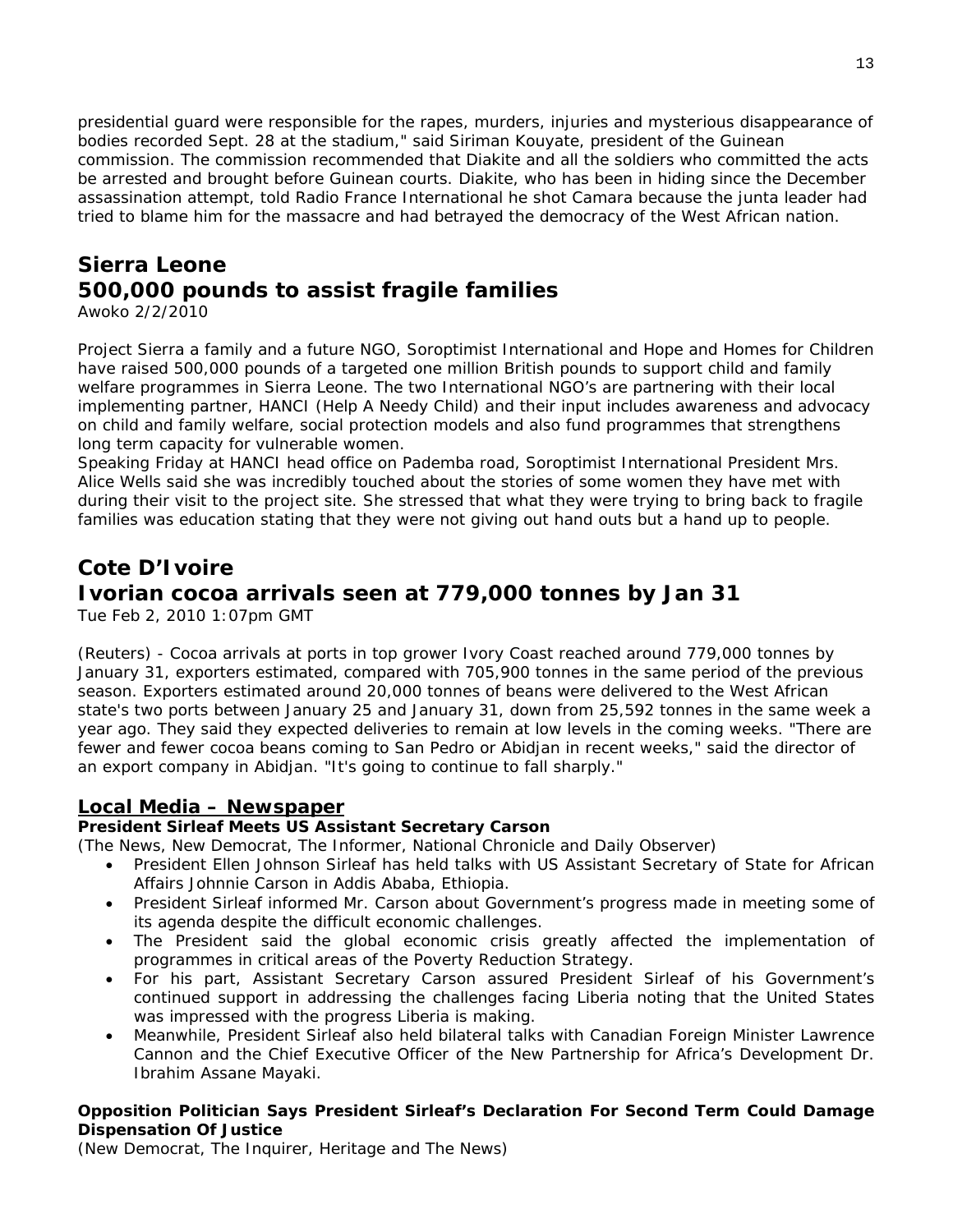- The political leader of the Opposition Liberia Party Counsellor Charles Brumskine has described President Sirleaf's declaration for a second term at the Legislature as wrong.
- Cllr. Brumskine speaking Monday at the Wou Garbie Tappia Memorial Lecture Series at the University of Liberia argued the President's address at the Legislature brought together the branches of government, including the Judiciary which is not a political body.
- He said the declaration exposes the Supreme Court of Liberia to what he called a political cycle and has brought the constitutional foundation of the country under attack.
- According to the Liberty Party political leader, the declaration before justices of the Supreme Court has the potential to damage the effective dispensation of justice in the country.

## **Ex-rebel Leader Sekou Connneh, Others Sue TRC**

(New Democrat)

- A group of individuals implicated in the Truth and Reconciliation Commission (TRC) final report has filed what it calls a class action suit against the TRC.
- Some of the individuals include Thomas Woewiyu, Sekou Damate Conneh, Weade Kobbah Wureh, Sando Johnson, Dopoe Menkazohn and John T. Richardson.
- In a 31-page petition, the individuals prayed the  $6<sup>th</sup>$  Judicial Circuit Court at the Temple of Justice for what they referred to as declaratory judgment.
- The Petitioners are seeking relief on behalf of themselves and others named by the TRC without what they termed due process.
- According to them, the TRC lacks the jurisdiction to make binding determinations and levy public sanctions on any person, group of persons or organizations.
- The Civil Law Court is yet to assign the case for hearing.

## **Fire Renders about 200 Persons Homeless**

(The Informer, Heritage and The Inquirer)

- About 200 persons were rendered homeless on Monday following a fire incident in the Sinkor suburb.
- Eyewitnesses said the incident occurred when a resident of one of the affected houses left a burning candle in his room when many others were asleep.
- Our reporter who went on the scene gathered that it was in the process that the candle came in contact with some combustible materials thereby setting them ablaze.
- Meanwhile, an Executive Mansion release issued in Monrovia said President Ellen Johnson Sirleaf has identified with victims of the fire disaster.
- According to the release, President Sirleaf gave a cash donation of US\$5,000 to the fire victims most of whom were visually impaired people.

## **Local Media – Star Radio** *(culled from website today at 09:00 am)*  **President Sirleaf Meets US Assistant Secretary Carson**

## **Opposition Lawmakers Release Analysis Of President Sirleaf's Message Tuesday**

- Opposition lawmakers in the House of Representatives will Tuesday submit an analysis on President Ellen Johnson Sirleaf's State of the Nation Address.
- The Acting Chairman of the opposition lawmakers, Representative George Mulbah of Bong County said they were very concerned about a number of issues raised by the President in her annual message.
- Representative Mulbah said the lawmakers would also review the President's position on the threshold bill including the issue of dual citizenship.
- He said they would also look at the County Development Funds and President Sirleaf's decision to announce her 2011 second term presidential bid in the Legislature.

#### **Opposition Politician Says President Sirleaf's Declaration For Second Term Could Damage Dispensation Of Justice**

## **Defense Minister In President Sirleaf's Defense**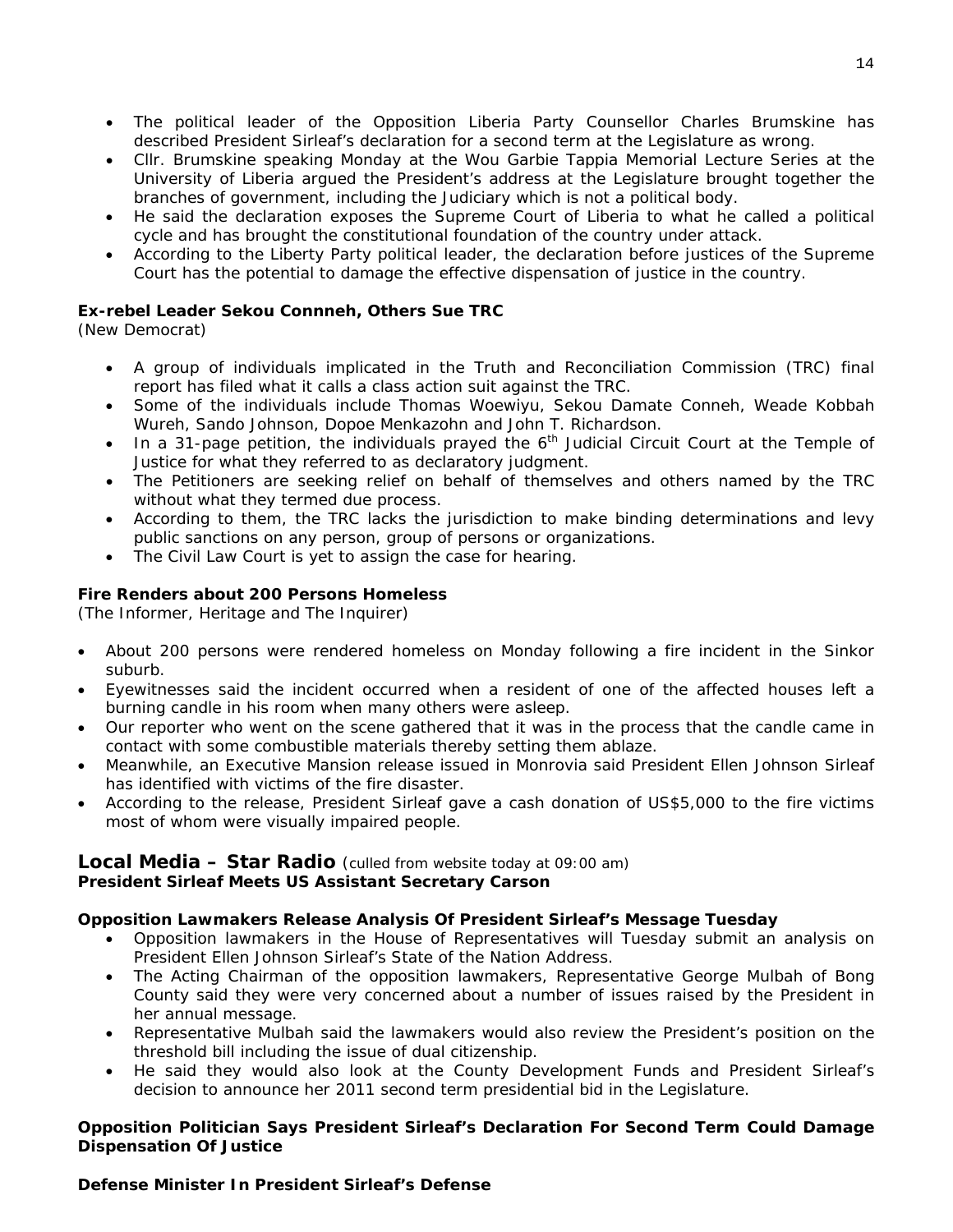- Defense Minister Brownie Samukai has called on individuals criticizing President Ellen Johnson-Sirleaf's declaration for the 2011 election to take her to court.
- Minister Samukai said it is only the court that will determine whether the President was in error to have declared her intention at the Legislature describing the criticisms as reckless and irresponsible.
- On the TRC report recommending a 30-year ban on the President and others, Minister Samukai said the report cannot take precedent over the constitution.

#### **Ex-rebel Leader Sekou Connneh, Others Sue TRC**

#### **Internal Affairs Verification Team Visits Disputed Land**

- A verification team from the Internal Affairs Ministry headed by Acting Minister Peter Kamie has visited the disputed land bordering Sinoe and Rivercess Counties.
- The team comprised representatives of the Land Commission, Lands and Mines Ministry, and the National Elections Commission, Senators and Superintendents of both counties and officials of the United Nations Mission in Liberia.
- Senators from the two counties urged the superintendents to remain calm as the Internal Affairs Ministry look into the land dispute.

#### **Ex-president Taylor Denies Running Repressive Regime**

- Former Liberian President Charles Taylor standing trial in The Hague has denied reports that his government was repressive of press freedom.
- A report by the Committee for the Protection of Journalists (CPJ) read in court by the prosecution accused Mr. Taylor of harassment and imprisonment of several Journalists and shutting down several media institutions during his presidency.
- Based on the account of the CPJ, the Prosecution accused Mr. Taylor of operating a government that was repressive and intolerant of press freedom.
- But Mr. Taylor told the court that some media institutions were shut down because they failed to pay taxes and some religious stations that deviated from their religious broadcast policies were also warned not to engage in politics.

#### **Contractors Abandoned UN-funded Project In Lofa County**

- Reports say contractors renovating the circuit court building in Voinjama, Lofa County have abandoned the project complaining of delay in the payment of wages and the failure by the authorities to bring in building materials for the past eight months.
- The three-month UN-funded project failed to meet its completion period of one year.
- Four UN agencies in collaboration with Government are funding the renovation of the damaged court building.

\*\*\*\*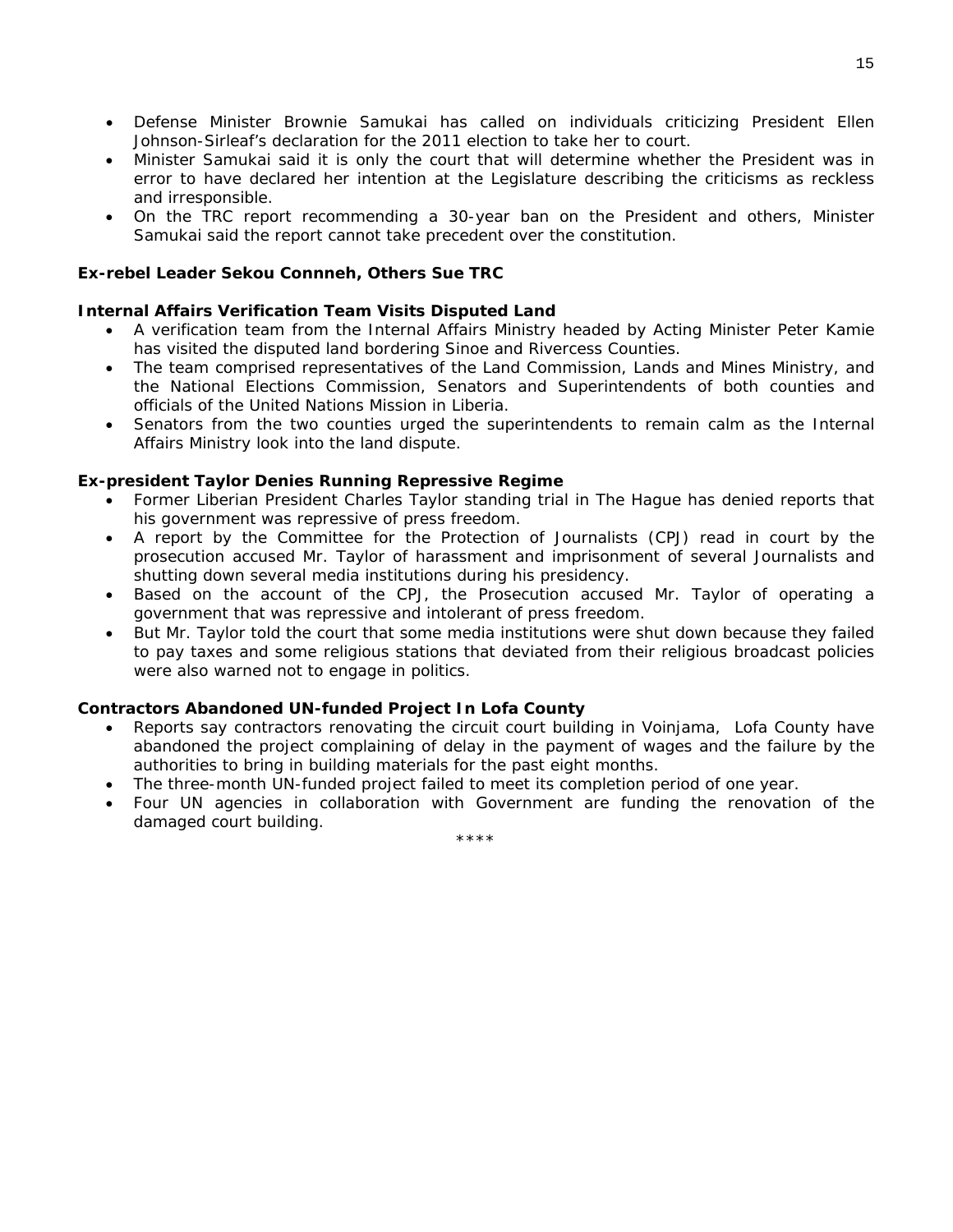## Agence France Presse Tuesday, 2 February 2010

#### **Death threats on Kenya post-poll violence witnesses**

By International Justice Desk



*Iten, Kenya* 

Witnesses of the post-election violence that broke out in Kenya two years ago have b een receiving death threats, as the International Criminal Court

continues its push to prosecute the perpetrators.

"If you don't shut up, we'll send you money to buy your coffins. You talk too much. You're a woman. Shut up!"

The mother of six, who asked to be named only as Margaret for fear of reprisals, scrolls through the inbox of her mobile phone: she has received dozens such text messages over the past three months.

The midde-aged woman, from a small village in the Rift Valley, cringes every time her phone rings and constantly looks over her shoulder in the street.

She is a Kalenjin and her husband a Kikuyu, the two main tribes who fought each other during the weeks of ethnic and political violence that left some 1,500 people dead following the disputed December 2007 polls.

"Having lived with my family in the same village for all those long years, I thought they'd never touch us," she said. "But [...] my shop and home were the first to be burnt down."

She saw women cooking for huge numbers and then 200 young men armed with bows, machetes and clubs returning from their mission and shouting: "We have finished the work."

"I could not stay silent for what I had heard and seen. I wanted to confront my demons to find peace," she told AFP, explaining her decision to testify with Kenya's Waki commission probe into the violence.

#### **Witness fears**

That's when her second nightmare began: her account to the homegrown investigation could make her a